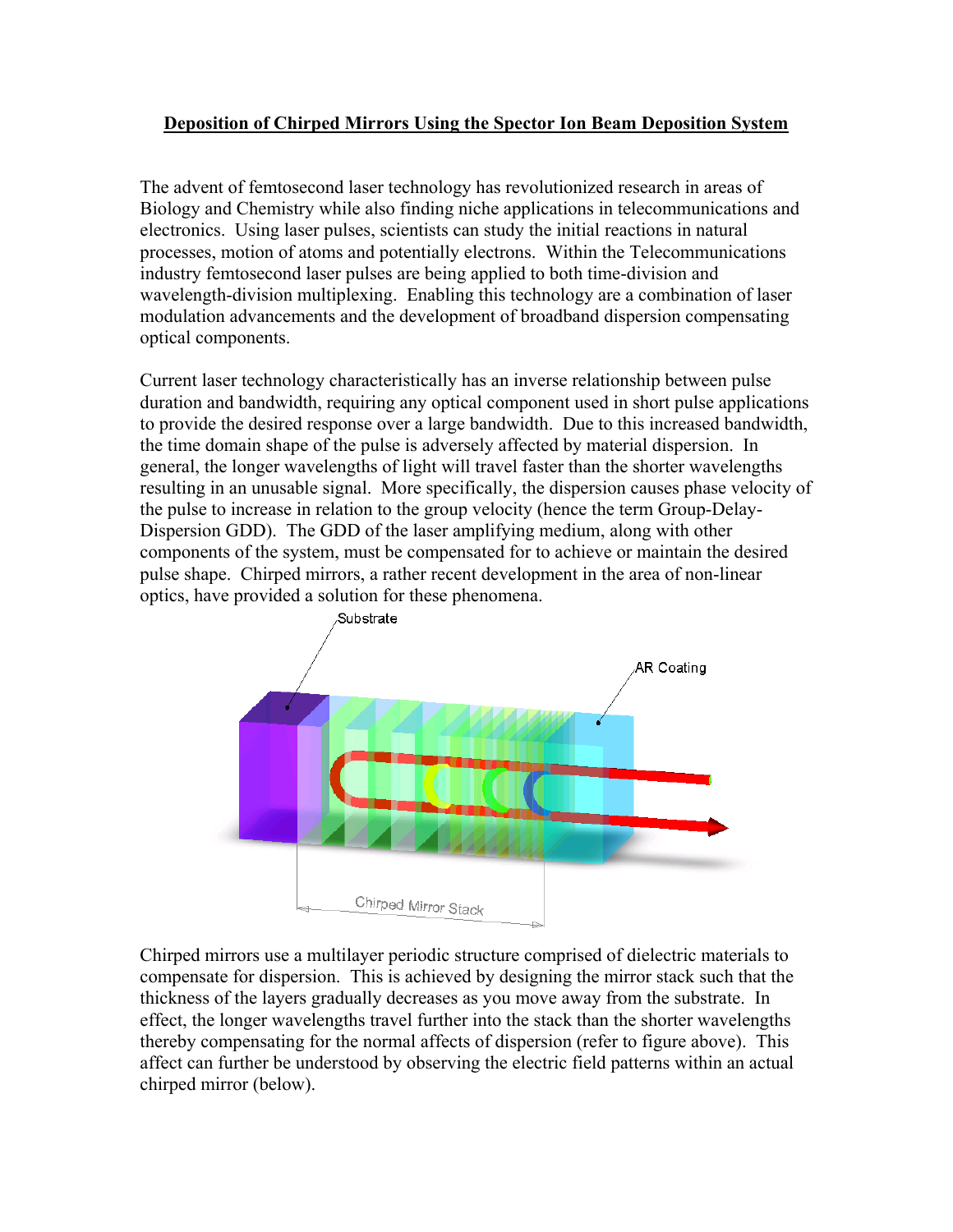

Electric field patterns versus wavelength in a double chirped mirror structure. (Image courtesy: Science 286 1511)

Although the theory of chirped mirrors is promising, to date manufacturing limitations hinder successful and consistent fabrication of extremely fast-chirped mirrors. These limitations manifest themselves primarily in layer thickness control and the lack of consistent dispersion characteristics for a given material. For a typical chirped mirror the majority of the layers (typical designs 50+ layers) are non-quarterwave which makes optical end point detection very difficult. By nature, these designs are extremely sensitive, requiring layer thickness error tolerances of less than 10 Angstroms. Additionally, the dispersion of the films must be consistent with varying degrees of layer thickness and substrate temperatures. Veeco's leadership in ion beam process technology has facilitated development of equipment and process solutions to meet these demanding requirements.



The SPECTOR<sup>®</sup> dual ion beam deposition system, utilizes the best RF ion source technology on the market, providing unmatched deposition rate, uniformity and film quality control. SPECTOR was recently combined with new process technology to